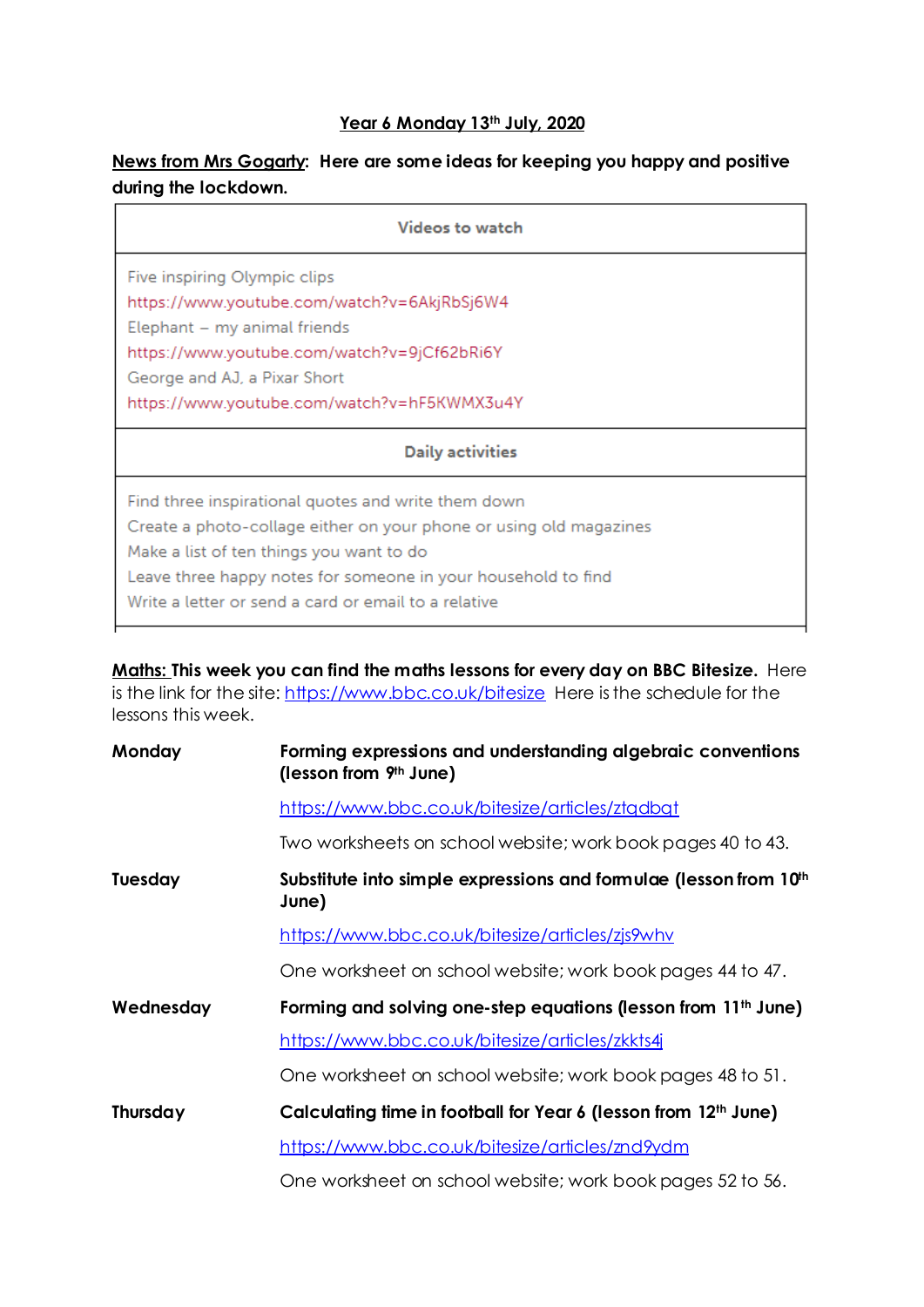### **Friday Forming and solving two-step equations (lesson from 15th June)** <https://www.bbc.co.uk/bitesize/articles/zmw83j6>

Two worksheets on website

#### **English**

How did you get on with the English teaching clips and activities last week?

Here is the link for the site:

<https://www.bbc.co.uk/bitesize/dailylessons>

#### **This week you can find the English lessons for Monday, Tuesday, Wednesday, Thursday and Friday on BBC Bitesize.**

Here is the schedule for the lessons this week.

| Monday         | Shakespeare's 'Romeo and Juliet' (lesson from 25th June)                |  |  |  |  |
|----------------|-------------------------------------------------------------------------|--|--|--|--|
|                | https://www.bbc.co.uk/bitesize/articles/zb39vwx                         |  |  |  |  |
|                | Worksheet on website.                                                   |  |  |  |  |
| <b>Tuesday</b> | 'Macbeth' Retold (lesson from 26th June)                                |  |  |  |  |
|                | https://www.bbc.co.uk/bitesize/articles/zphn7yc                         |  |  |  |  |
|                | One worksheet on website; SPaG work book pages 20 to 25.                |  |  |  |  |
| Wednesday      | Writing clear instructions using parenthesis (lesson from 29th<br>June) |  |  |  |  |
|                | https://www.bbc.co.uk/bitesize/articles/zcydg7h                         |  |  |  |  |
|                | One worksheet on website; Reading work book pages 14 to the<br>end.     |  |  |  |  |
| Thursday       | Giving a presentation (lesson from 30th June)                           |  |  |  |  |
|                | https://www.bbc.co.uk/bitesize/articles/zk4p7yc                         |  |  |  |  |
|                | Worksheet on website; SPaG work book pages 26 to 31.                    |  |  |  |  |
| Friday         | Register in adverts and brochures (lesson from 1st July)                |  |  |  |  |
|                | https://www.bbc.co.uk/bitesize/articles/z27vtrd                         |  |  |  |  |
|                | One worksheet on website.                                               |  |  |  |  |

## **Here are the spellings for this week.**